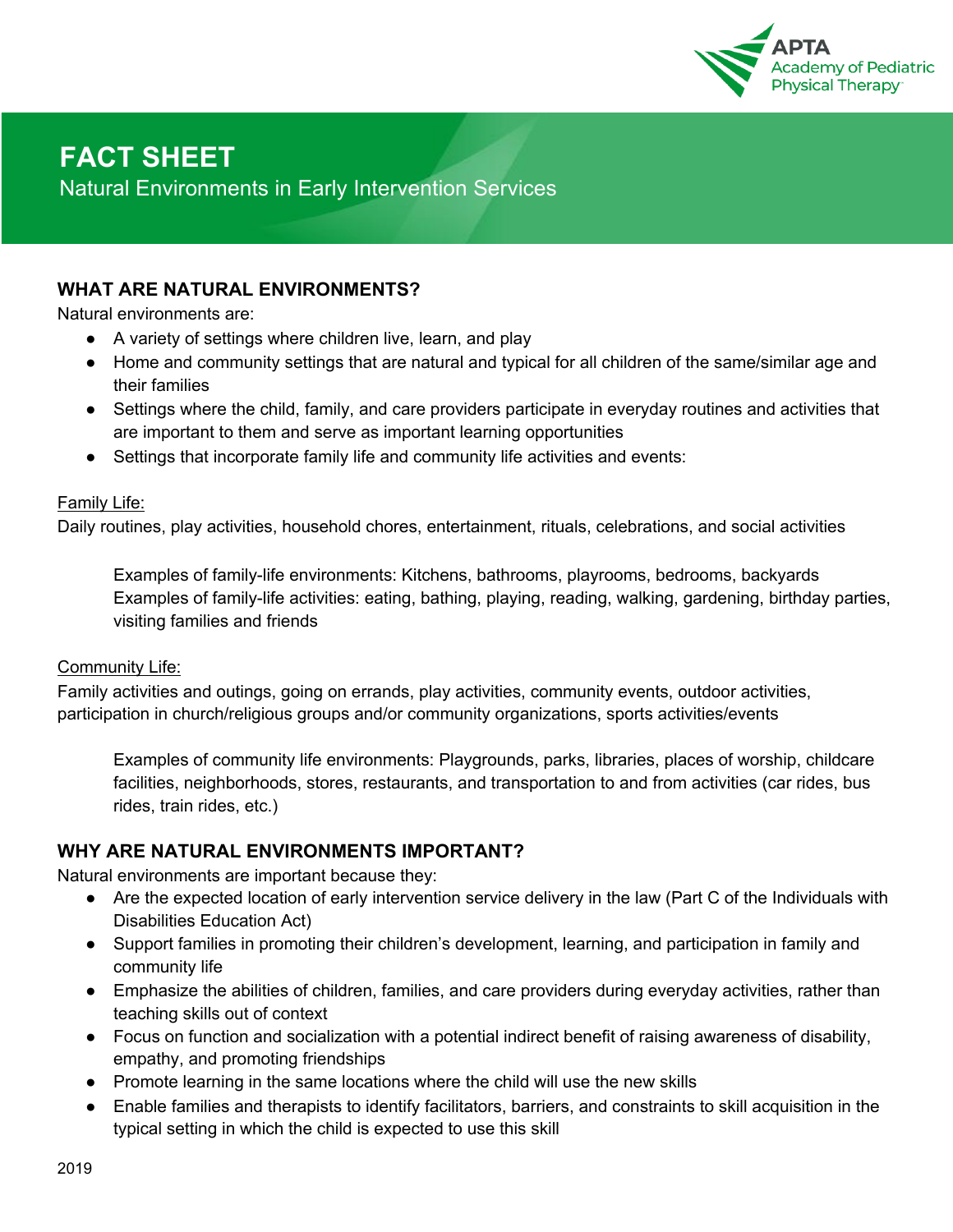- Enable children to learn by modeling siblings, peers, and other people around them
- Provide children with opportunities to practice skills throughout their day
- Strengthen and develop lifelong natural supports for children and families
- Recognize family members and care providers as the primary influence for nurturing growth, development, and learning

## **HOW DO I MAKE SURE I AM USING NATURAL ENVIRONMENTS FOR EARLY INTERVENTION?**

- Establish rapport and a relationship with families
- Ask families and care providers what activities, routines, and important people are part of their daily lives
- Invite and encourage families and care providers to identify their priorities and outcomes as an initial step in the planning process
- Observe children engaging in real-life activities with families and care providers across natural settings
- Provide families with emotional, informational, and material resources to support the achievement of Individualized Family Service Plan (IFSP) outcomes
- Provide physical therapy within the context of family and child routines and activities
- Be a resource for families to network with other families in the community
- Learn about your community, especially formal and informal activities for young children
- Seek out additional resources, supports, and net- works by contacting regional resources through the APTA Academy of Pediatric Physical Therapy Early Intervention Special-Interest Group (information is located online at https://pediatricapta.org/special-interest-groups/

# **SERVICES PROVIDED UNDER PART C OF IDEA MUST BE IN NATURAL ENVIRONMENTS**

Other environments (not the natural environment) may be used for early intervention services only when:

- Alternate options for intervention services in natural learning environments have been explored and will not be successful or possible
- The IFSP team can justify that IFSP outcomes cannot be achieved satisfactorily in any natural learning environment
- Justification includes an explanation of how the desired outcomes will be generalized into typical daily routines for the child, family, and care providers. Justification is child focused and is not for the convenience of the program or the provider
- A need exists to bring families together to network or to provide other family support as identified on the IFSP

*Exceptions to the use of natural environments should be short term, and alternate options for providing services in natural learning environments should continue to be explored. Justification should include a plan*  with criteria for outcomes and a timeline for further exploration of service delivery in natural learning *environments.*

# **REFERENCES**

- Adams RC, Tapia C. Early Intervention, IDEA Part C services, and the medical home: collaboration for best practice and best outcomes. *Pediatrics*. 2013;132:e1073-e1088.
- Bruder MB. Early Childhood Intervention: A promise to children and families for their future. *Exceptional Children*. 2010;76(3):339-355.
- Catalino T, Meyer LE, eds. *Environment: Promoting Meaningful Access, Participation, and Inclusion DEC Recommended Practices Monograph Series No. 2*. Washington, DC: Division for Early Childhood of the Council for Exceptional Children; 2016.